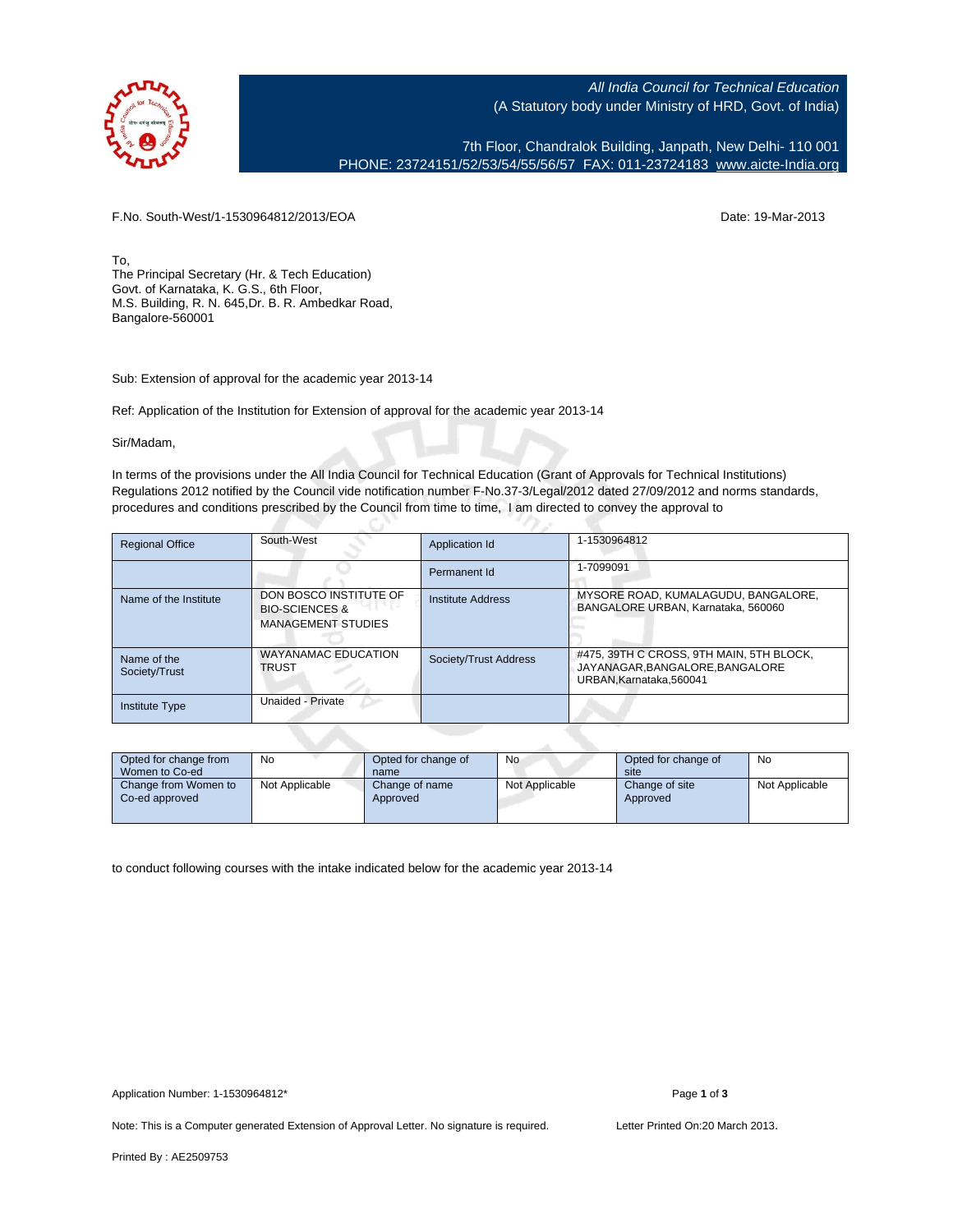All India Council for Technical Education (A Statutory body under Ministry of HRD, Govt. of India)



7th Floor, Chandralok Building, Janpath, New Delhi- 110 001 PHONE: 23724151/52/53/54/55/56/57 FAX: 011-23724183 [www.aicte-India.org](http://www.aicte-India.org)

| Application Id: 1-1530964812 |           | Course<br>Time                 | <b>Affiliating Body</b>                                           | S                          | $\overline{p}$<br>Approved         |                      |                 |                |                |                       |
|------------------------------|-----------|--------------------------------|-------------------------------------------------------------------|----------------------------|------------------------------------|----------------------|-----------------|----------------|----------------|-----------------------|
| Program                      | Shift     | Level                          |                                                                   | Full/Part                  |                                    | $2012 - 1$<br>Intake | Intake<br>13-14 | $\overline{g}$ | $\overline{P}$ | Foreign Collaboration |
| <b>MANAGEMENT</b>            | 1st Shift | <b>POST</b><br><b>GRADUATE</b> | <b>MASTERS IN</b><br><b>BUSINESS</b><br><b>ADMINISTRATI</b><br>ON | <b>FULL</b><br><b>TIME</b> | Bangalore University,<br>Bangalore | 180                  | 180             | <b>No</b>      | No             | No                    |

• Validity of the course details may be verified at www.aicte-india.org>departments>approvals

The above mentioned approval is subject to the condition that DON BOSCO INSTITUTE OF BIO-SCIENCES & MANAGEMENT STUDIES shall follow and adhere to the Regulations, guidelines and directions issued by AICTE from time to time and the undertaking / affidavit given by the institution along with the application submitted by the institution on portal.

In case of any differences in content in this Computer generated Extension of Approval Letter, the content/information as approved by the Executive Council / General Council as available on the record of AICTE shall be final and binding.

Strict compliance of Anti-Ragging Regulation:- Approval is subject to strict compliance of provisions made in AICTE Regulation notified vide F. No. 37-3/Legal/AICTE/2009 dated July 1, 2009 for Prevention and Prohibition of Ragging in Technical Institutions. In case Institution fails to take adequate steps to Prevent Ragging or fails to act in accordance with AICTE Regulation or fails to punish perpetrators or incidents of Ragging, it will be liable to take any action as defined under clause 9(4) of the said Regulation.

**(Dr. Kuncheria P. Isaac)**

Member Secretary, AICTE

Copy to:

- **1. The Regional Officer,** All India Council for Technical Education Health Centre Building Bangalore University Campus Bangalore - 560 009, Karnataka
- **2. The Director Of Technical Education,** Karnataka
- **3. The Registrar,** Bangalore University, Bangalore
- **4. The Principal / Director,**

Application Number: 1-1530964812\* Page **2** of **3**

Note: This is a Computer generated Extension of Approval Letter. No signature is required. Letter Printed On:20 March 2013.